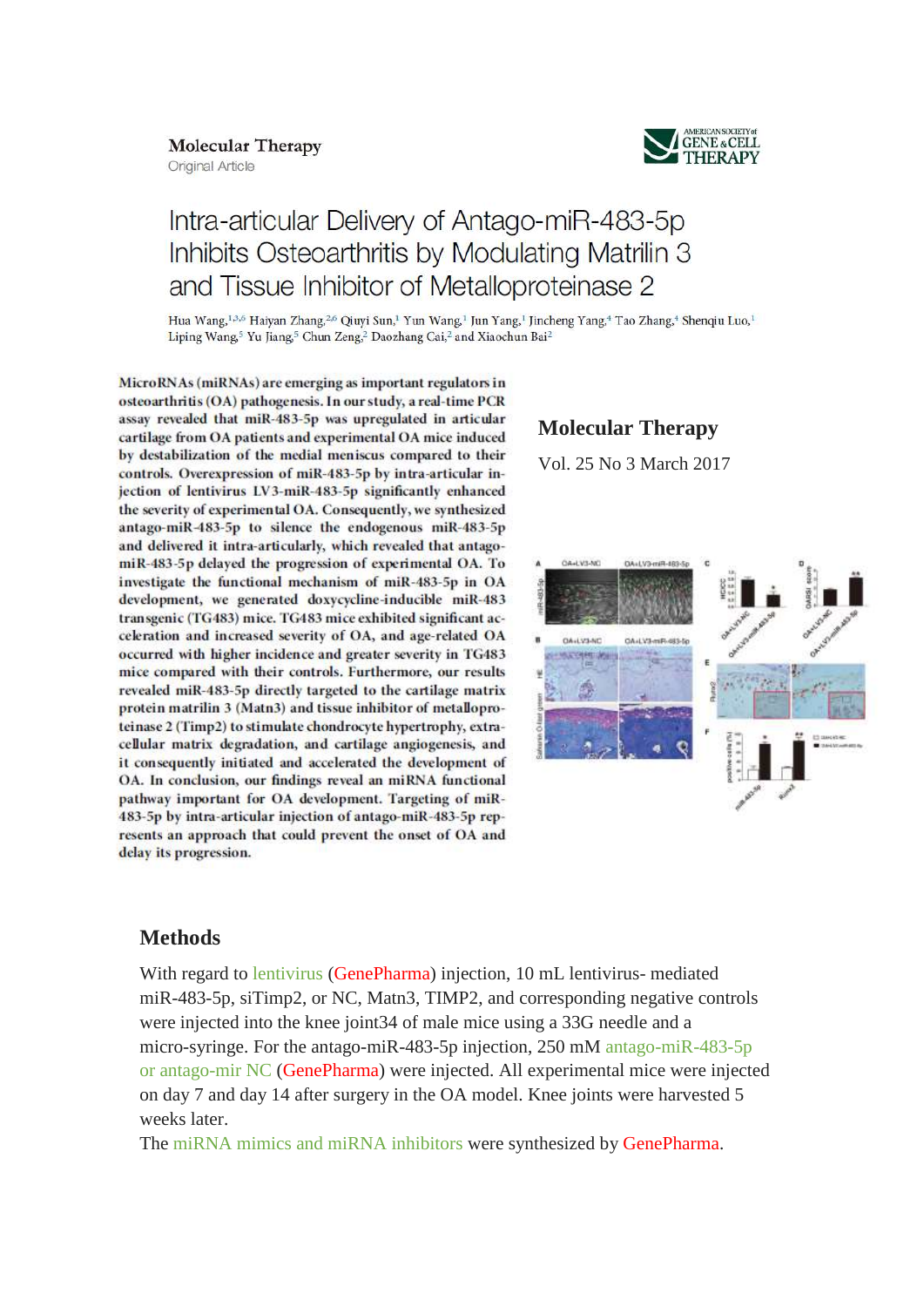## **ARTICLE**

**Open Access** 

# Circular RNA circSLC25A16 contributes to the glycolysis of non-small-cell lung cancer through epigenetic modification

Hong Shangguan<sup>1</sup>, Hong Feng<sup>2</sup>, Dongxiao Lv<sup>2</sup>, Junfel Wang<sup>1</sup>, Tian Tian<sup>1</sup> and Xingwen Wang<sup>2</sup>

#### Abstract

Growing evidence has highlighted the roles of circular RNAs (circRNAs) in non-small-cell lung cancer (NSCLC), however, their roles in NSCLC glycolysis remains poorly understood. CircRNAs microarray profiles discovered a novel exon-derived circRNA, circSLC25A16 (hsa\_circ\_0018534), In NSCLC tissue samples. In NSCLC samples, high-expression of circSLC25A16 was associated with unfavorable prognosis. Cellular experiments revealed that circSLC25A16 accelerated the glycolysis and proliferation of NSCLC cells. Besides, circSLC2SA16 knockdown repressed the in vivo growth by xenograft assays. RNA-fluorescence in situ hybridization (RNA-FISH) illustrated that circSLC25A16 and miR-488-3p were both located in cytoplasm. Mechanistic experiments demonstrated that circSLC2SA16 interacts with miR-488-3p/HIF-1a, which activates lactate dehydrogenase A (LDHA) by facilitating its transcription. Collectively, present research reveals the crucial function of circSLC2SA16 on NSCLC glycolysis through miR-488-3p/HIF-1a/LDHA, suggesting the underlying pathogenesis for NSCLC and providing a therapeutic strategy for precise treatment.



**Cell Death & Disease** (2020) 11:437

### **Methods**

For circRNA silencing, the sh-circSLC25A16 and sh-NC were constructed by GenePharma Biotech (Shanghai, China). Cells were transfected with the recombinant lentiviral transduction particles (GenePharma).

Cy3-labeled probe sequences for circSLC25A16 and FAM-labeled probe for miR-488-3p were constructed by Genepharma (Shanghai, China). RNA FISH were performed for analysis of the co-localization of circSLC25A16 and miR-488-3p in NSCLC cells using fluorescent in situ hybridization kit (Genepharma) according to the manufacturer's protocol.

Mutants were also constructed. 293T cells were co-transfected with the psicheck2 based plasmids with miR-488-3p mimics or inhibitors (GenePharma, Shanghai, China).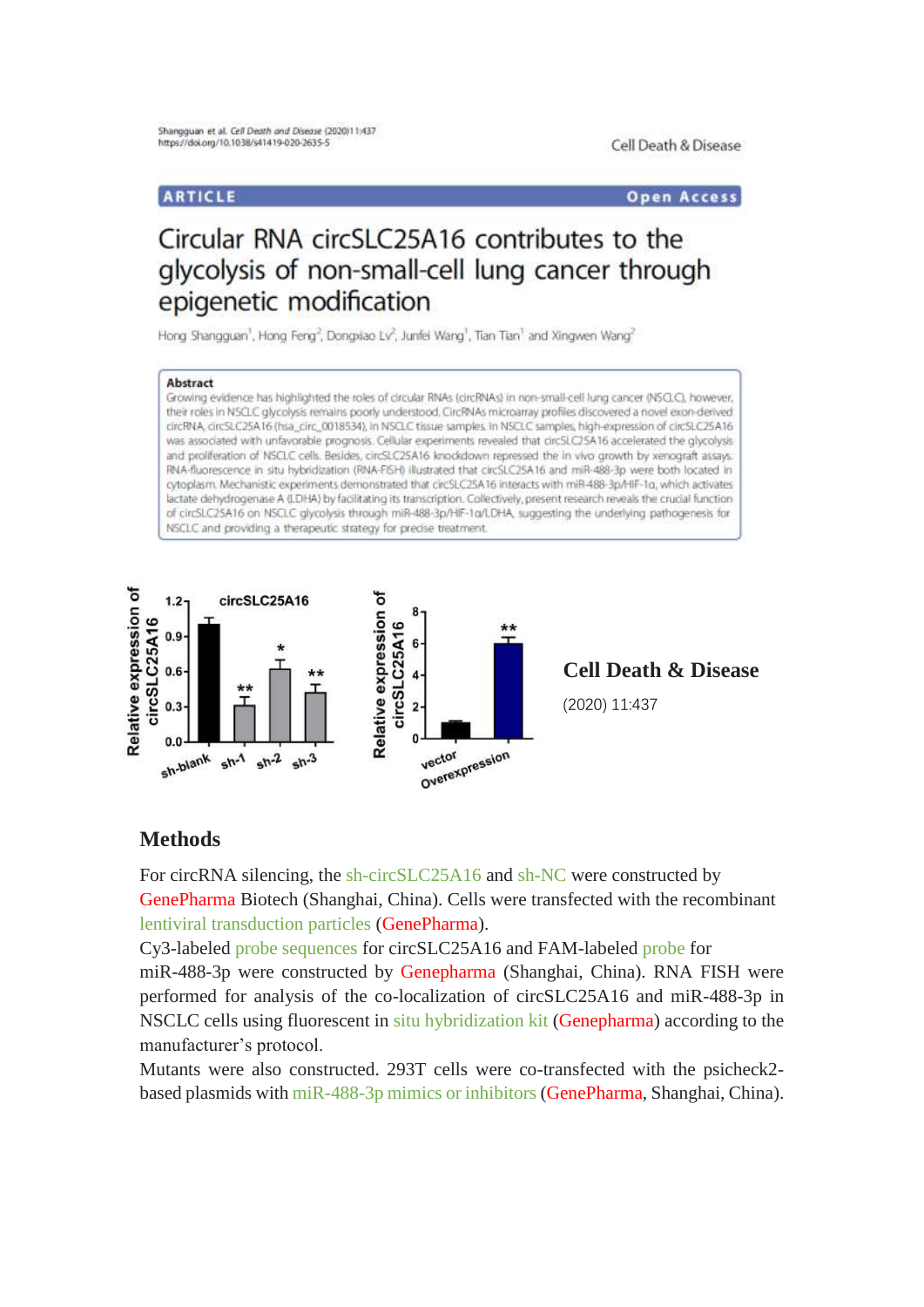# **Plasmids**

Contents lists available at ScienceDirect Cellular<br>Signalling **Cellular Signalling** journal homepage: www.elsevier.com/locate/cellsig **FI SEVIE** 

Cellular Signalling 66 (2020) 109465

Integrin alpha 7 correlates with poor clinical outcomes, and it regulates cell proliferation, apoptosis and stemness via PTK2-PI3K-Akt signaling pathway in hepatocellular carcinoma

Jun-Chen Ge<sup>a</sup>, Yu-Xi Wang<sup>b</sup>, Zhi-Biao Chen<sup>c</sup>, Dong-Feng Chen<sup>a,\*</sup>

\* Department of Gastroenterology, Daping Hospital, Army Medical University, Chongqing, China, 400042<br>\* Department of Emergency, Linan Hospital of Traditional Chinese Medicine, Hangshou, China<br>\* Department of Gastroenterolo

#### ARTICLE INFO

#### ABSTRACT

Keywords: *Aeywords:*<br>Integrin alpha 7<br>Hepatocellular carcinoma<br>Proliferation and apoptosis Cancer stem cell markers PTK2-PI3K-Akt signaling pathway This study aimed to evaluate the correlation of integrin alpha 7 (ITGA7) with clinical outcomes and its effect on cell activities as well as stemness in hepatocellular carcinoma (HCC). HCC tumor tissues and paired adjacent tissues from 90 HCC patients were obtained and ITGA7 expression was detected using immunohistochemistry Cellular experiments were conducted to examine the effect of ITGA7 on cell activities, astem assay. Cellular experiments were conducted to examine the effect of HGA7 on cell activities, astemness via<br>ITGA7 ShRNA transfection, and compensation experiments were further performed to test whether ITGA7 functioned via regulating PTK2-PI3K-AKT signaling pathway. ITGA7 was overexpressed in tumor tissues compared with paired adjacent tissues and its high expression was correlated with larger tumor size, vein invasion and advanced Barcelona Clinic Liver Cancer stage, and it also independently predicted worse overall survival in HCC patients. In cellular experiments, ITGA7 was upregulated in SMMC-7721, Hep G2, HuH-7 and BEL-7404 cell<br>lines compared with normal human liver cells HL-7702. ITGA7 knockdown suppressed cell proliferation but promoted apoptosis, and it also downregulated CSCs markers (CD44, CD133 and OCT-4) as well as PTK2, PI3K<br>and AKT expressions in SMMC-7721 and Hep G2 cell lines. ITGA7 overexpression promoted cell proliferation but inhibited apoptosis, and it also upregulated CSCs markers in HL-7702 cells. Further compensation experiments verified that ITGA7 regulated cell proliferation, apoptosis and CSCs markers via PTK2-PI3K-Akt signaling  $\rm{pathway}$  .  $\rm{ITGA7}$  negatively associates with clinical outcomes in HCC patients, and it regulates cell proliferation apoptosis and CSCs markers via PTK2-PI3K-Akt signaling pathway.

## **Cellular Signalling**

1 November 2019 Covern 36,00542 mita) CARDH

## **Methods**

ITGA7 ShRNA and scrambled control ShRNA were constructed using pGPU6 plasmids (GenePharma, China) by Shanghai GenePharma Bio-Tech Company (Shanghai, China).

ITGA7 overexpression and control overexpression plasmids were constructed using pEX-2 plasmids (GenePharma, China) by Shanghai GenePharma Bio-Tech Company (Shanghai, China),.